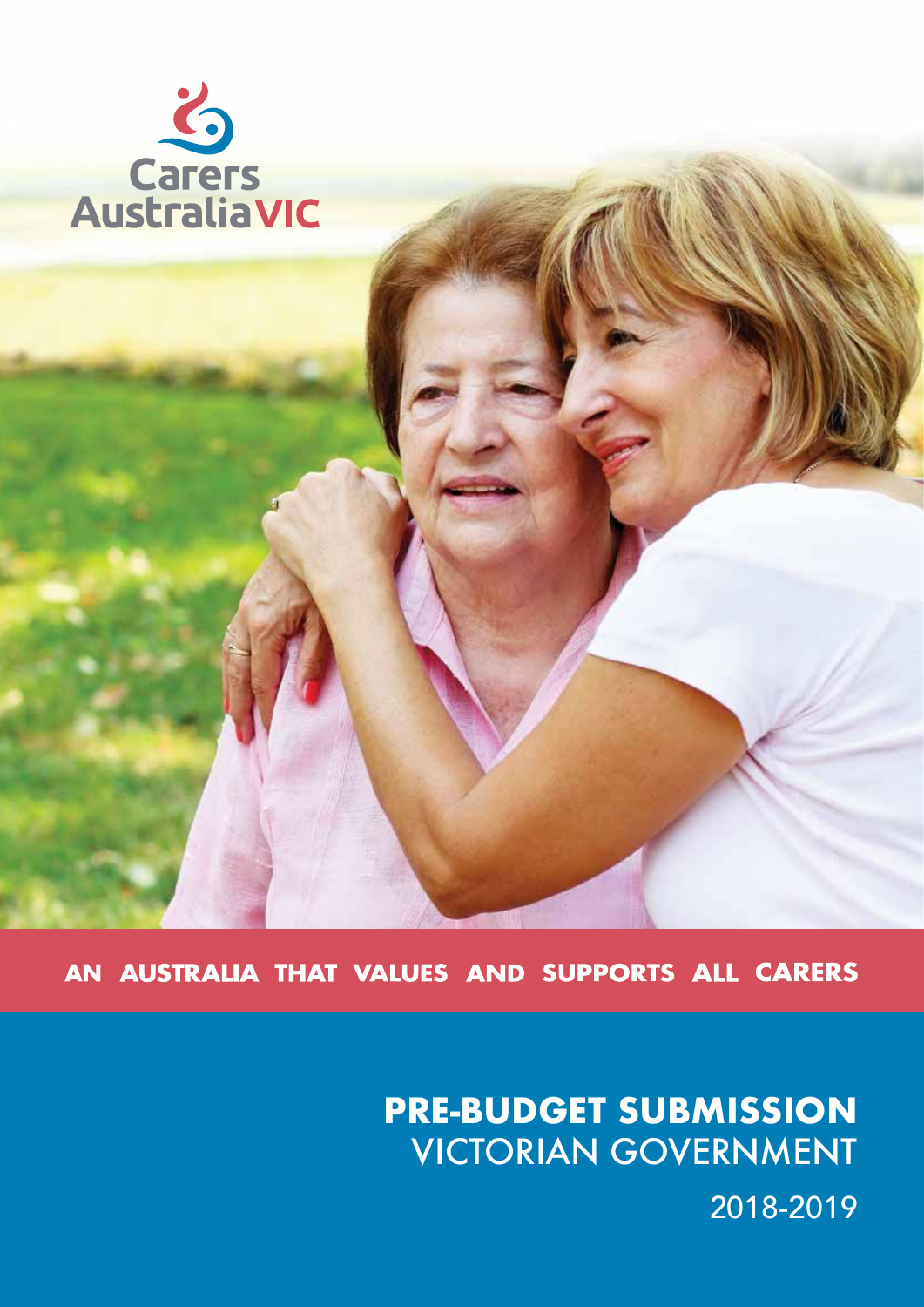### **ABOUT CARERS VICTORIA**

Carers Victoria is the state-wide peak organisation representing people who provide care. We represent more than 736,600 family carers across Victoria – people caring for someone with a disability, mental illness, chronic health issue or an age-related condition.

People receiving care could be a parent, child, spouse/partner, grandparent, other relative or friend. Carers Victoria is a member of the National Network of Carers Associations, and the Victorian Carer Services Network. Carers Victoria is a non-profit association which relies on public and private sector support to fulfil its mission with and on behalf of carers.

Carers Victoria is a membership based organisation. Our members are primarily family carers, who play an important role in informing our work, contributing to advocacy and strategic aims, and distributing information more widely to other carers.

## **CONTENTS**

| <b>PRIORITY ONE</b>                                                                                                  |
|----------------------------------------------------------------------------------------------------------------------|
|                                                                                                                      |
|                                                                                                                      |
|                                                                                                                      |
|                                                                                                                      |
| <b>PRIORITY TWO</b><br>Maintain unique Victorian carer support services and address unmet need 6                     |
|                                                                                                                      |
|                                                                                                                      |
|                                                                                                                      |
|                                                                                                                      |
|                                                                                                                      |
|                                                                                                                      |
|                                                                                                                      |
|                                                                                                                      |
| <b>PRIORITY THREE</b><br>Ensure carers of all ages have equitable access to education and workforce participation 10 |
|                                                                                                                      |
|                                                                                                                      |
|                                                                                                                      |
|                                                                                                                      |
|                                                                                                                      |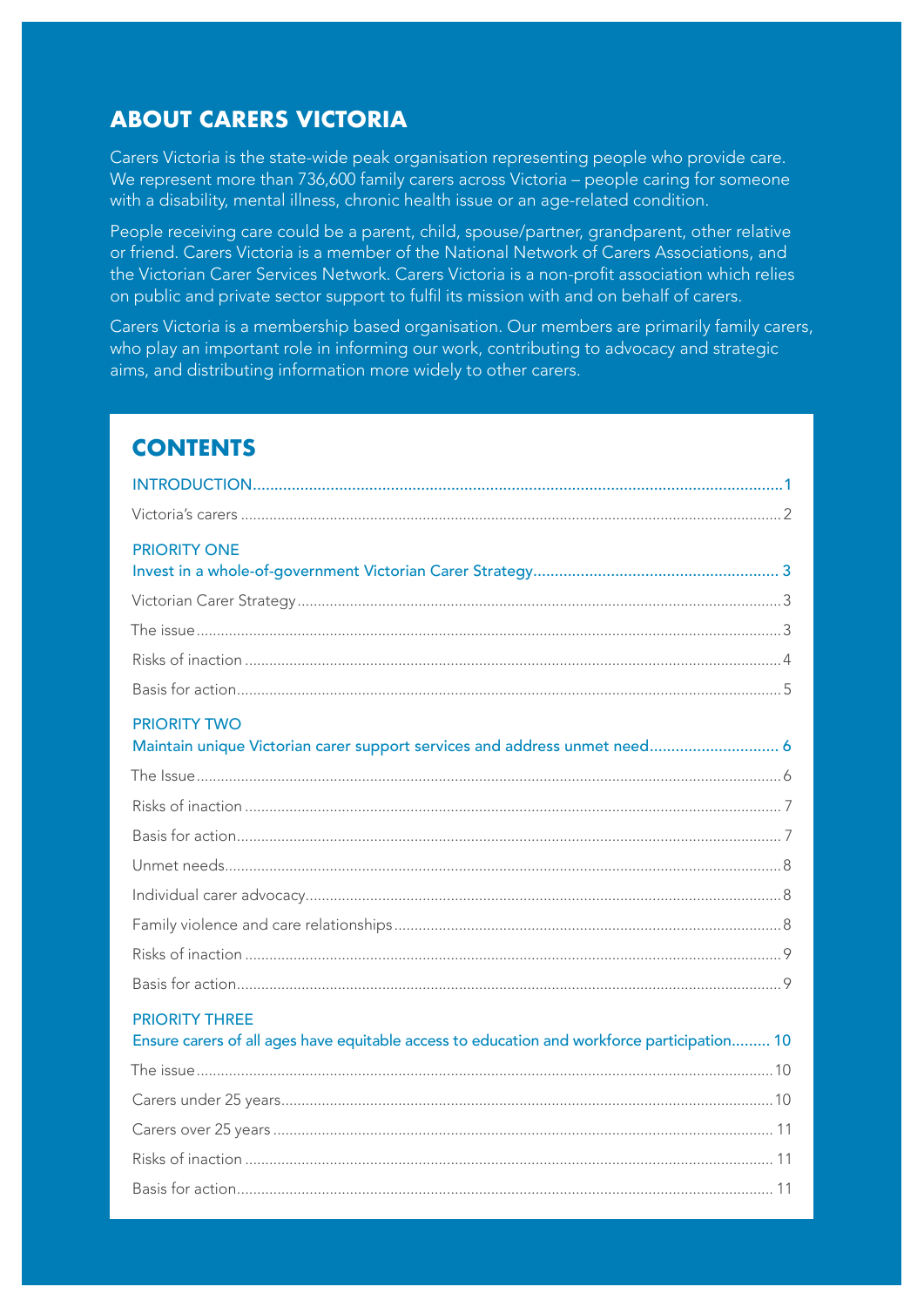

## **INTRODUCTION**

Multiple studies have demonstrated carers have worse health, wellbeing and participation outcomes than non-carers. In previous pre-budget submissions, Carers Victoria has advocated for the development of a whole-of-government carers strategy to promote recognition of Victoria's carers and prioritise actions to improve carer health and well-being, social inclusion, workforce participation and standard of living.

During 2017, Carers Victoria worked with the Victorian Government to develop an online survey and conduct 35 face-to-face consultations across the state to find out what matters most to carers.

Carers Victoria is very pleased with the Victorian Government's announcement in Carers Week 2017 that this comprehensive and wide-ranging feedback will be used to inform a Carers Strategy, to be released in 2018. We anticipate this will address many of the health, social and financial inequities faced by Victorian carers.

Carers Victoria looks forward to continuing to work with the Victorian Government to ensure carers thrive, rather than survive; and presents three priorities for the 2018-19 Victorian budget:

- 1. Invest in a whole-of-government Victorian Carer Strategy.
- 2. Maintain unique Victorian carer support services and address unmet need.

#### 3. Ensure carers of all ages have equitable access to education and workforce participation.

Our recommendations, developed in consultation with our staff, carers and key partners and stakeholders, highlight what we believe are the most achievable and cost-effective ways in which the Victorian Government can make practical gains for carers in the 2018-19 financial year. Carers Victoria urges the Victorian Government to seriously consider these recommendations and *commit to carers* in the 2018-19 State Budget.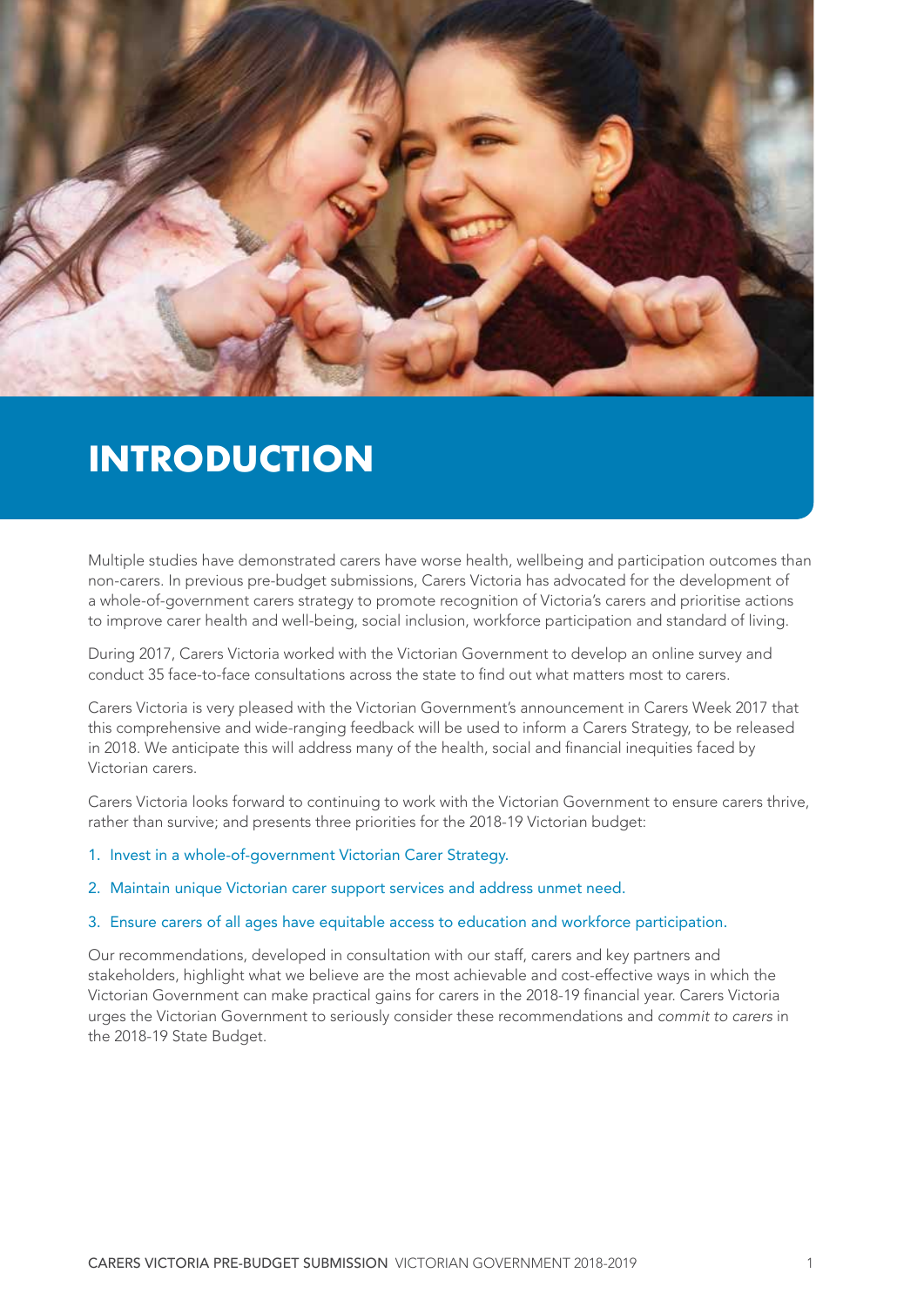

Care responsibility can commonly have an adverse effect on the emotional and physical wellbeing of carers who experience greater exhaustion, stress, anxiety depression, injury and physical ill health than those not in a caring role.<sup>2</sup> This can impact on their capacity to sustain their caring role, function effectively in other areas of their life and reduce their quality of life and sense of wellbeing.<sup>3</sup>

had no other choice,

available,

• 58% had not received assistance from formal services in the last six months, 28% didn't know the range of services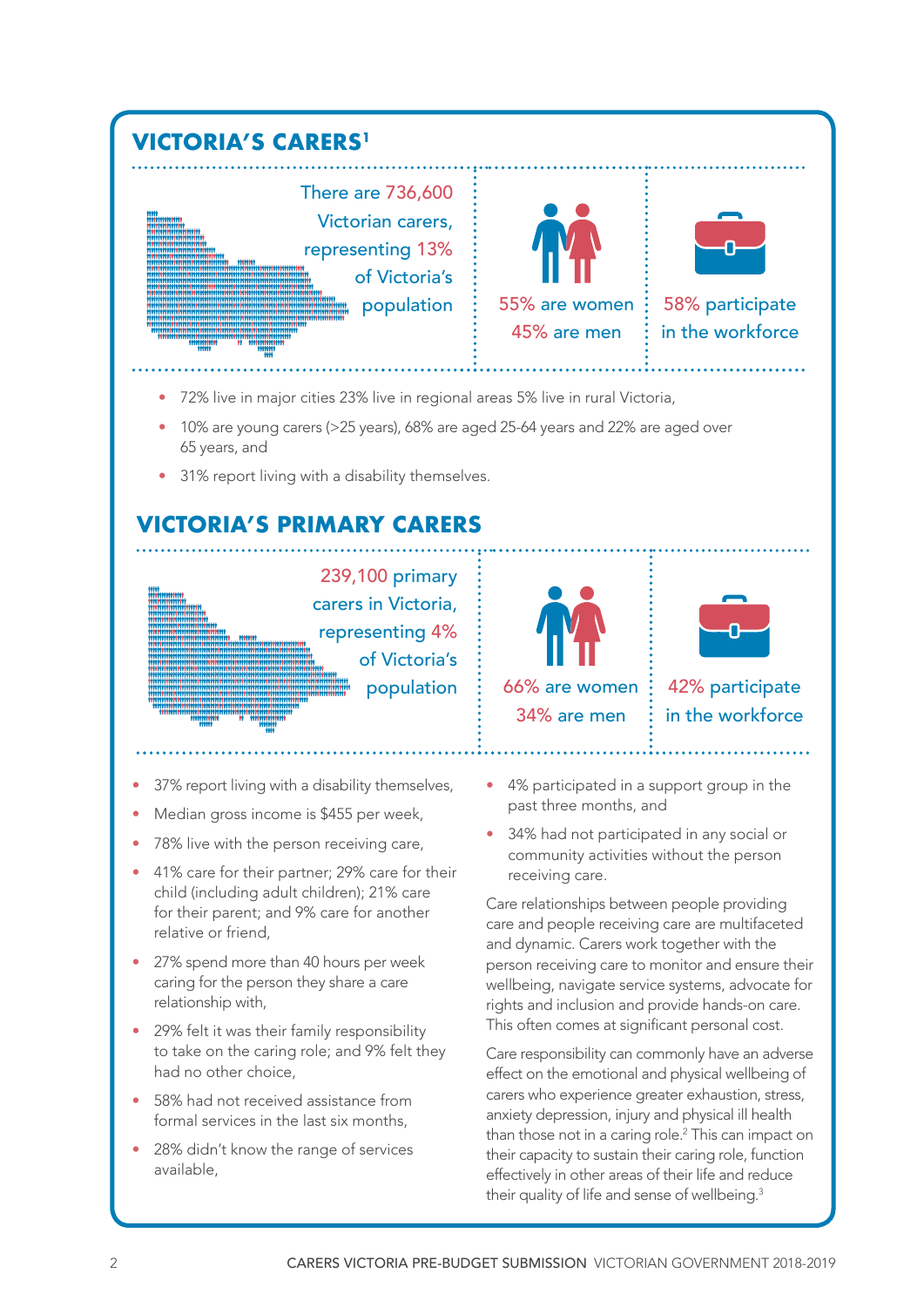# **PRIORITY ONE**

## **INVEST IN A WHOLE-OF-GOVERNMENT VICTORIAN CARER STRATEGY**

### **Victorian Carer Strategy**

Victorian carers require a whole-of-government Statewide Victorian Carer Strategy which delivers a clear vision and future plan for all Victorians in care relationships.

#### **The issue**

The *Victorian Carers Recognition Act 2012 (the Act)* formally recognises and states the value of carers and the importance of care relationships in the Victorian community. However, recognition is necessary but not sufficient to ensure Victorian carers enjoy the same rights, choices and opportunities as other members of the community.

The development of a whole-of-government Statewide Victorian Carer Strategy will demonstrate a real commitment to addressing the current level of disadvantage experienced by Victoria's carers.

In 2017 Carers Victoria was privileged to lead community consultations to develop the Victorian Carer Statement. Over 35 consultations were held across Victoria in regional towns and metropolitan Melbourne. The consultations were attended by individuals in care relationships with people with of all ages living with disability, mental illness, chronic illness and dementia, carers aged under 25 years, ageing parent carers, people from culturally and linguistically diverse and Aboriginal communities, and people who identify as lesbian, gay, bisexual, transgender or intersex.

Carers shared intimate, challenging and rewarding details of their care roles. These consultations produced substantial evidence about the service gaps in a range of sectors. These gaps inhibit carers' opportunities for full participation in economic and social life and for family and friend carers to be as respected, valued and supported as other members of the community.

The importance of Government leadership in the development of the Carer Strategy cannot be underestimated. Government leadership in community consultation provides the administrative infrastructure to effectively engage stakeholders whilst fostering confidence the outcomes will be supported with real investment.

> *"It would be nice to be recognised as a carer by the government. The Carer Card issued by the Vic Govt ceases when the cared-for person enters a facility. Staff at the facility know the importance of my presence at the facility as a support for them. Brainlink also acknowledge that although my husband is in care I am still in a demanding carer role. It would be gratifying to just be acknowledged in some way by the government."*

*- Carer Statement Survey*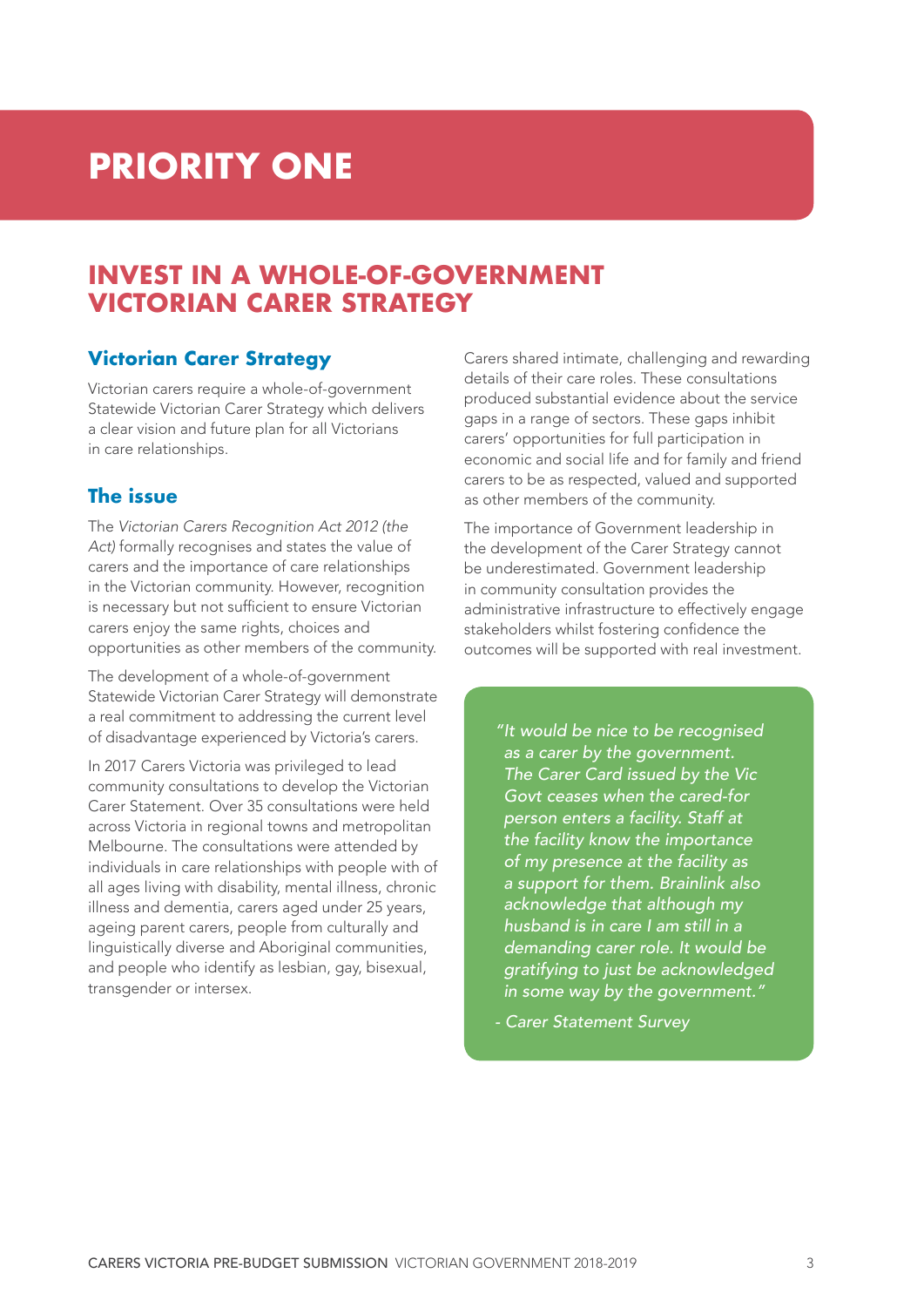### **Risks of inaction**

Victoria is lagging other States and Territories which have developed comprehensive and co-designed Carer Strategies.<sup>4, 5</sup>

Carers are an integral part of Victoria's health system and are the foundation of our aged, disability, palliative and community care systems; they provide significant support to their friends and family members. More than half (55 per cent) of primary carers provide care for at least 20 hours per week. Only 56 percent of primary carers aged 15 - 64 participate in the workforce, compared to 80 percent of non-carers.<sup>6</sup>

As the Australian Productivity Commission notes "*informal carers are also ageing. The trend since the 2011 Census is an increasing proportion of people aged 50-64 years providing care for others*  (figure 9.4). The ability of informal carers to continue *providing this care as they age is likely to diminish*".7 With the rollout of the NDIS and significant reform in the mental health and aged care sectors, carers continue to provide large amounts of support within a shifting service landscape; one which focuses on the individual with care needs over and above the relationship in which both formal and informal support is delivered. Carers Victoria believes without urgent attention by the Victorian Government the rights of carers and support for care relationships will suffer.

Access to short term and emergency accommodation is one example. In the current model of the NDIS, 'respite' is viewed negatively because it implies the person with disability is a burden from whom the carer must have a break. However, Carers Victoria is aware of many instances where a carer's own health needs (acute or ongoing) are neglected because there is not enough short term or emergency accommodation and living assistance to support the person with disability. A Victorian Carer Strategy will outline how to address carers' rights and needs, together with and separately from the people they care for, in the context of the Carers Recognition Act.

### **CASE STUDY: MILDURA CARER BLUEPRINT**

In 2016, Carers Victoria partnered with Bendigo Health Carer Services to lead the development of the Mildura Carer Blueprint: a guideline for the local community to address local carer issues. The Blueprint is based on feedback obtained from carers, community service organisations and the Mildura Rural City Council at the Your Say Carers' Forum held in August 2016. The Forum provided an open environment for carers to highlight their experiences and concerns and canvass ways to address their needs.

The Mildura Carer Blueprint demonstrates that carers need specific consultative processes to address their own needs within local communities and direct how their needs can be sustained within care relationships.

The Mildura Carer Blueprint project is a pilot supported by existing resources to consult with the community including carers, services providers, local government and community groups. Carers Victoria believes the processes utilised during the development

of the Mildura Carer Blueprint: consultation, collaboration and harnessing the expertise of carers' lived experience is invaluable to develop side-by-side, wrap-around services across consumer services in all sectors to support all people in care relationships.

Addressing unmet carer needs in Mildura requires investment to build place-based relationships between stakeholders, facilitation of consultations and reporting. While consultation is an important phase, equally important is the implementation phases headed by a Project Coordinator and Steering Committee.

Funding is required over 3 years to provide:

- carer hub,
- office space,
- carer support group meeting space,
- travel and secretariat support, and
- independent evaluation of the pilot.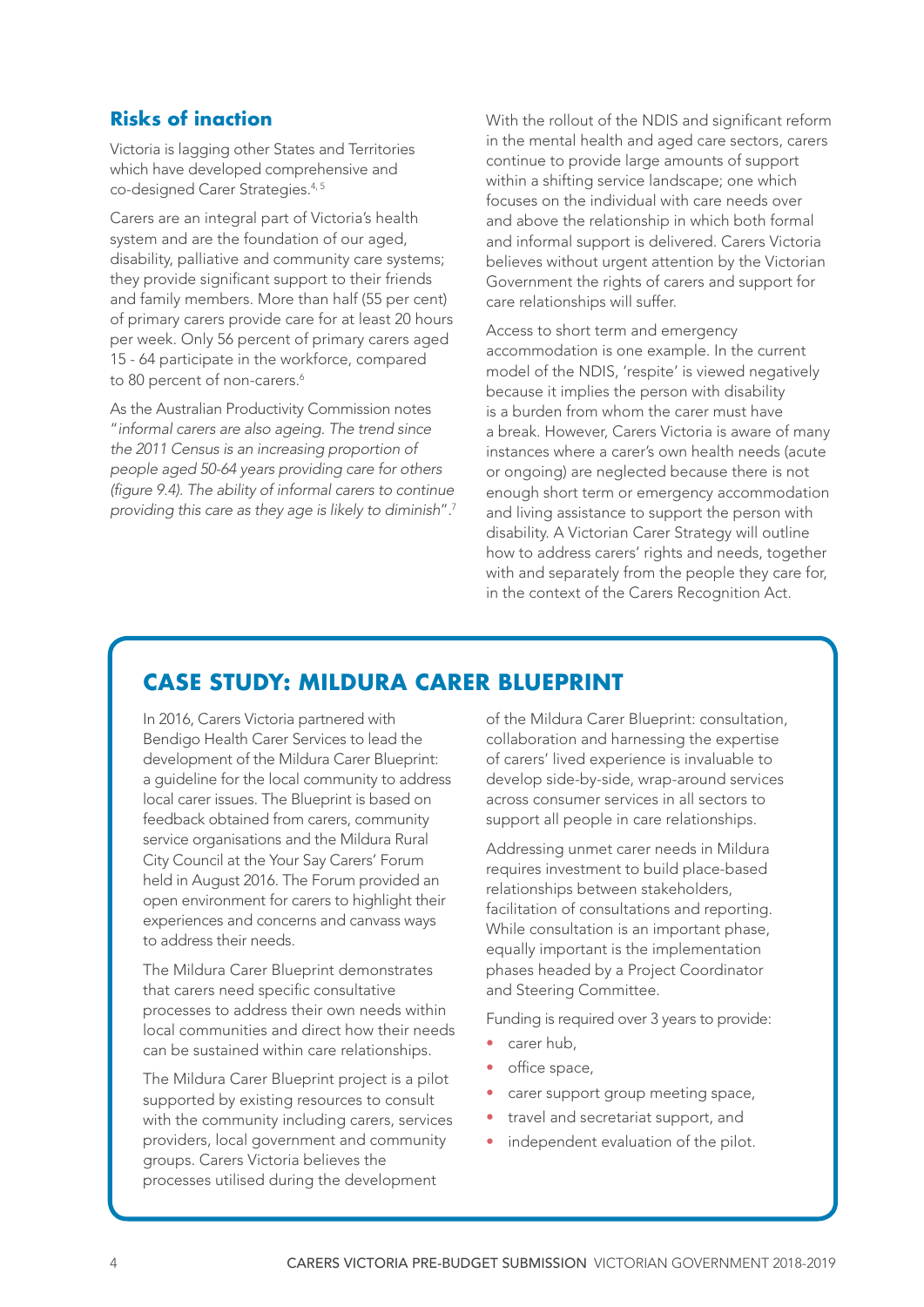Without a Victorian Carer Strategy, development and implementation of policy affecting carers and care relationships will continue to be fragmented and siloed across different areas of government. This will make it difficult for carers to access the support they need when they need it. Consultations conducted by Carers Victoria to develop the Victorian Carer Statement found the impacts of caring left many carers socially isolated, experiencing financial hardship and struggling to navigate fragmented and rapidly changing service systems.

The Victorian government, carers and service providers invested in a comprehensive consultation process to provide evidence of the need for a Carer Strategy. The Carers Victoria Consultation Report echoes earlier government evidence from the 2012 Victorian Auditor-General's report which found barriers exist for carers in accessing support due to lack of referral practices, inconsistent practice, gaps in data collection and lack of need identification.<sup>8</sup> These barriers result in carers missing out on access to support which can reduce some of the negative impacts of caring.

#### **Basis for action**

One of the main purposes of the *Carers Recognition Act 2012 (Vic)<sup>9</sup>* is to recognise that care relationships bring benefits not just to the person receiving care in the care relationship but to the broader community. Section 7(c) states that a carer should be recognised for his or her efforts and dedication as a carer and for the social and economic contribution to the whole community arising from his or her role as a carer.

In the second reading of the above-mentioned Act, the Hon Mary Wooldridge former Minister for Community Services, stated "*The purpose of the*  bill is to formally acknowledge the contribution *that carers… make to the social and economic*  fabric of the Victorian community". Ms Wooldridge further stated, "*…this includes the principle that*  where appropriate, carers should be included in the assessment, planning, delivery and review *of services that impact on them and the care relationship"*. 10

### **RECOMMENDATION 1 INVEST IN A WHOLE-OF-GOVERNMENT VICTORIAN CARERS STRATEGY**

The Department of Premier and Cabinet lead the development of a whole-of-Government state-wide Victorian Carer Strategy. Building on consultations conducted by Carers Victoria in 2017, the Government collaborates with stakeholders to co-design the Strategy. This applies to all people with a care role; including:

- carers from culturally and linguistically diverse backgrounds (CALD),
- carers who identify as Aboriginal and Torres Strait Islander,
- carers who identify as lesbian, gay, bisexual, trans/transgender and intersex (LGBTI),
- carers aged under 25 years,
- carers aged over 65 years,
- carers living in rural and regional Victoria,
- carers who are also people with care needs,
- carers in multiple care relationships,
- carers who have employment and/or education commitments, and
- former carers.

The Strategy needs to specify key actions in selected focus areas, including but not limited to the Government's election priority areas of education and skills; employment; health and wellbeing; and housing. The Strategy needs to take a long-term view and specify how it will be implemented, monitored and evaluated in collaboration with carers, the private sector, non-government organisations and government. The cost of implementing, monitoring and evaluating the Strategy requires a minimum investment of \$1 million per year over the next five years\*.

In the short term, the Victorian Government should fund implementation of the **Mildura Carer Blueprint** to address unmet need in regional Victoria.

\* Based on NSW Carers Strategy 2014-2019.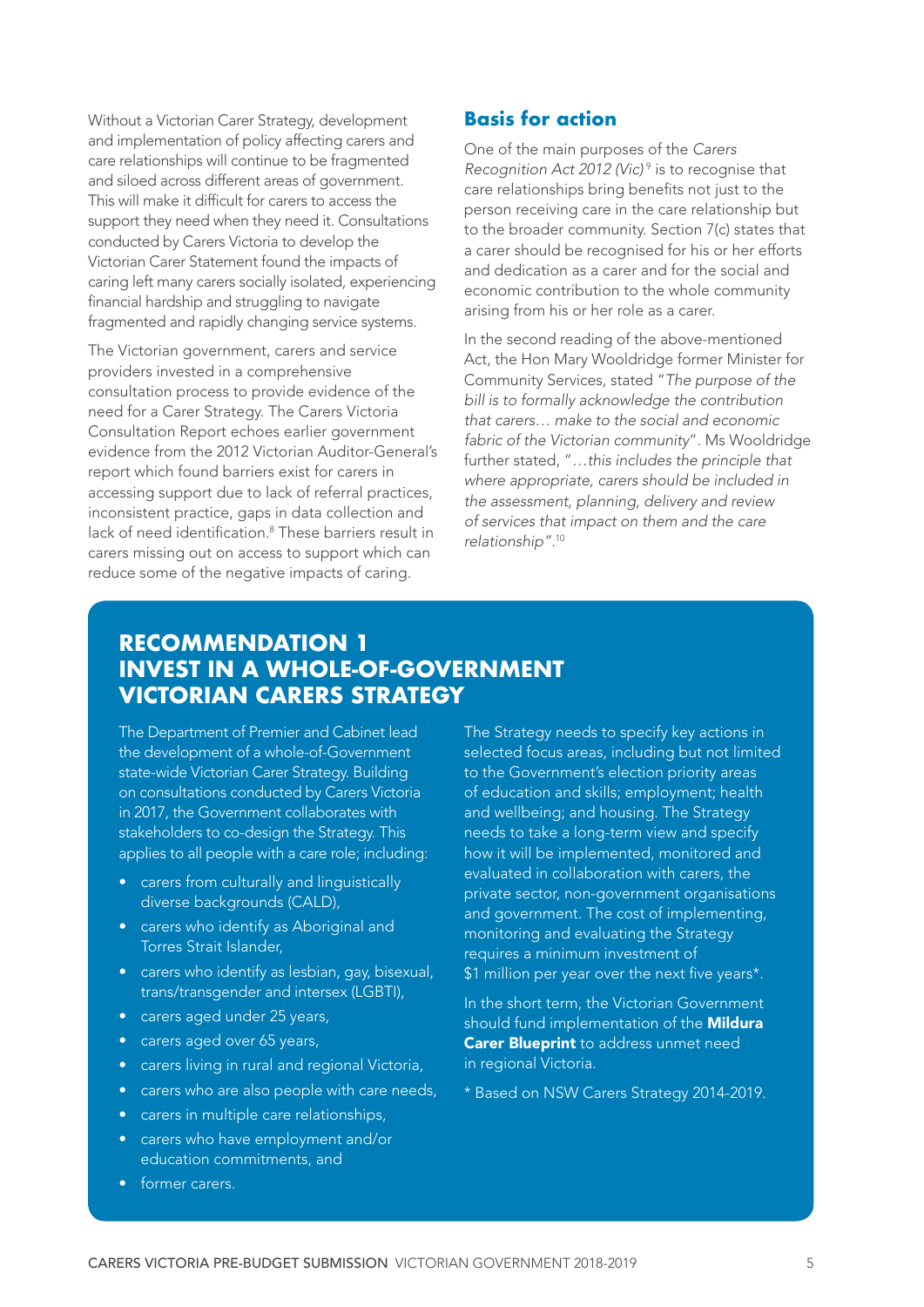## **PRIORITY TWO**

## **MAINTAIN UNIQUE VICTORIAN CARER SUPPORT SERVICES AND ADDRESS UNMET NEED**

### **The issue**

The unique Victorian carer support system, which has taken decades to develop, is under threat amidst major systemic reforms occurring for both carers and people receiving care at the national level.

Major national reforms are under way in the carer support system, namely the Integrated Plan for Carer Support Services (ICSS).<sup>11</sup> Three essential federally funded carer support service programs used by Victorian carers are earmarked for transition to the ICSS. The programs fund statewide and regional access points, short term carer case work, carer counselling and a range of respite supports.12

There is much emphasis in the ICSS model on self-service via online platforms, including phone-based apps ostensibly to reach more carers. Carers Victoria is concerned these platforms will disadvantage carers in more complex care situations, from CALD backgrounds and those who do not have access to the technology or reliable and affordable ICT services.

The ICSS model also undervalues the expertise of a professionally qualified and experienced workforce to address these complexities and respond to individual needs.

These specialist staff work in a person-centred way to build rapport and inquiry beyond immediate needs to identify the most appropriate practical and emotional supports for each carer along their journey.

These gaps can be filled by Victorian government leading the way to build well-resourced and outcome based carer supports and services.

The national roll-out of the National Disability Insurance Scheme (NDIS) involves reallocating funding away from other major carer specific programs into the Scheme. The NDIS focuses on the 'participant' meaning services previously available

to carers are now only available if they are deemed to be reasonable and necessary for the participant, rather than the carer. These programs include support for early intervention services and complex needs care relationships, and respite for carers of people with mental illness.13 The NDIS principle of 'no disadvantage' applies only to the participant.<sup>14</sup>

*"A lack of funding certainty imposes costs on people with disability and their carers and families not just the costs of inadequate care, but also the psychological costs of uncertainty (such as fear of inadequate or low-quality care for a partner or child, which can create incentives for exaggerating problems when funds are severely rationed and allocated mainly to crisis support)".* 

*- Productivity Commission report on NDIS costs (2017) p. 449*

National reform of the aged care sector has seen most community based respite services for carers of older people<sup>15</sup> transition into the Commonwealth Home Support Program (CHSP). Like the NDIS, the CHSP core focus is on the needs of the older person with care needs. Family and informal supports provide the essential foundation on which national reforms depend, yet the needs of carers are marginalised and at risk of being unaddressed by the Program.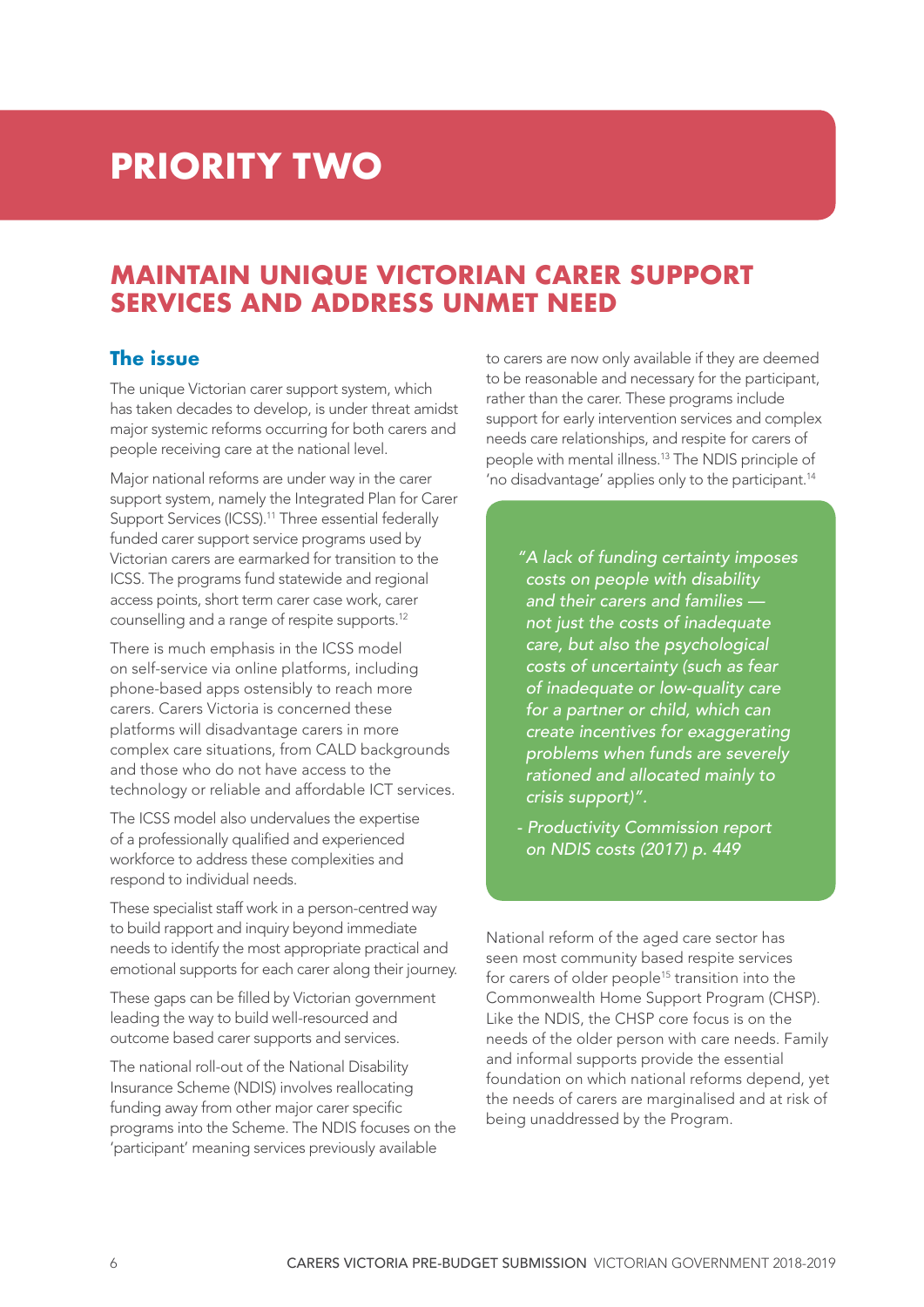To support carers' wellbeing and enable them to maintain their caring roles, all carers require access to carer specific supports and services which meet their needs, regardless of the age or condition of the person they care for. This includes maintaining funding for the Victorian Support for Carers Program (SCP) during and after the transition to the NDIS.

Carers Victoria made the following recommendations for structural improvements as part of the recent SCP review:

- a common framework and tools for assessment of carer needs,
- embedding a preventative approach to support for carers to avoid crisis driven service delivery,
- increased education for health, aged care and disability service providers on recognising and supporting care relationships to deliver more timely and appropriate referrals to SCP,
- further work to address the relationship between supply and demand for respite care services for people receiving care and for those services focused on direct support for carers such as education and peer support,
- expanding access to SCP beyond the current target groups of carers, and
- ensuring service delivery under SCP continues to be complementary to Commonwealth funded carer support services in the context of implementation of the ICSS.

### **Risks of inaction**

Independent actuarial studies have found that the rate of informal care is projected to decrease by 1.6 per cent each year until 2036. This means the need for formal service provision by people living with care needs will increase by 7.2 per cent per annum.<sup>16</sup>

Cutting services to informal carers, that enhance and sustain their care relationships will only erode the capacity of carers to provide informal support and increase the load on services for people living with care needs, e.g. hospitals, aged care facilities, community based mental health services and disability services. The replacement cost valuation of support provided by informal carers with formal service provision is \$60.3 billion or 3.8 per cent of gross domestic product in Australia.17 Based on the Victorian population, the replacement cost of Victorian carers unpaid work would be at least \$15 billion.

Victoria has developed a unique system of carer supports by complementing Victorian funded programs with funding from national programs. A loss of federal funding will mean a substantial reduction in the number of carers able to access timely information, practical and emotional support and connection to peer support networks and the wider service system.

### **Basis for action**

.

Action item 14 of the State Disability Plan has identified the need for transition support to the NDIS for organisations representing disability service users including carers.<sup>18, 19</sup> Carers Victoria's experience delivering the Transition Support Package program, highlights that a number of carers require significant support and assistance to ensure NDIS participant plans do not adversely affect the sustainability of the care relationship.

Throughout the transition of the Victorian HACC program to the Commonwealth Home Support Program (CHSP), there has been much emphasis on retaining the benefits of the Victorian system for older Victorians. It is Carers Victoria's position that the benefits of the Victorian carer support system also need to be retained.

Caring families need timely information, education and support with the transition to reformed service systems. Care relationships need to be supported to ensure funded health and community care service systems are sustainable into the future as the numbers of people with care needs increase and the pool of people available to provide care diminishes.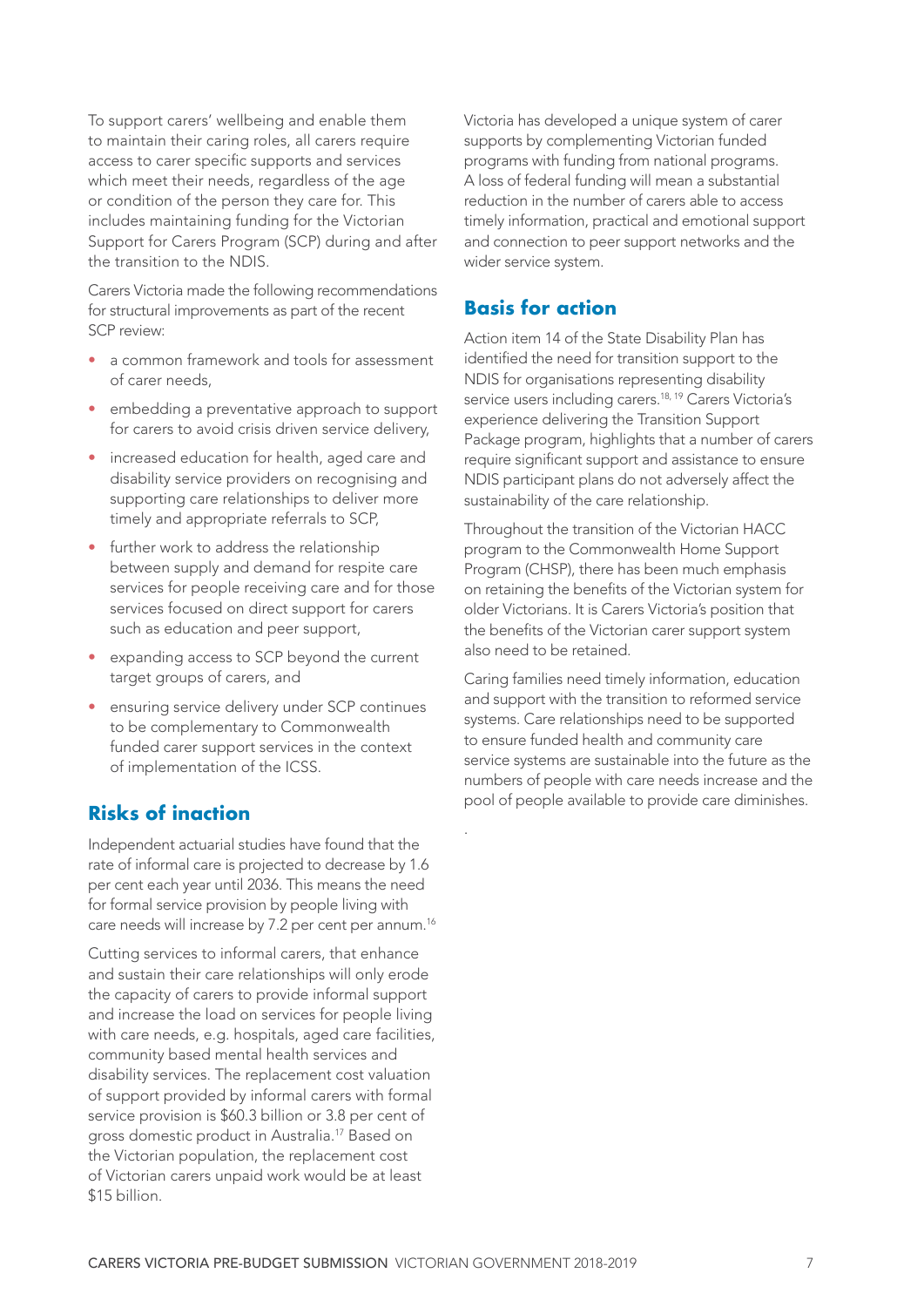## **UNMET NEEDS**

### **Individual carer advocacy**

Too often carers miss out on accessing services they are eligible for due to limited awareness of services, difficulty navigating the service systems, and lack of carer identification and referral. Further, while carers often have a higher rate of disability or long-term health conditions than people who are not carers they are often not identified as consumers either by themselves or by service providers.

In a range of consultations conducted by Carers Victoria and others, many family carers have expressed a need for individual advocacy support, including casework advocacy services.

Many carers are at crisis point when they contact Carers Victoria, following repeated attempts to navigate service systems. Provision of individual family focused advocacy support would enhance the capacity of carers to navigate changing service system landscapes<sup>20</sup> in pursuit of services to support both their own needs and those of the person for whom they care.

Advocacy services such as the National Aged Care Advocacy Program<sup>21</sup>, the National Disability Advocacy Program<sup>22</sup> and the Victorian Government's Disability Advocacy Program<sup>23</sup> are primarily targeted to the individual 'consumers' of these service systems.

As a member of VCOSS, Carers Victoria supports the recommended key initiative from their 2018-19 pre-budget submission to increase disability advocacy funding to \$5.1 million annually so all Victorians with disability have a voice.<sup>24</sup>

*"The template is already there. Disability self-advocacy is funded at Federal, State and local level. We're saying carer advocacy should be funded at the same level…Up until as far as we know just recently, disability advocacy charter quite*  specifically says nationwide we *advocate for people with disabilities we do not advocate for families. That's what their charter says. There will be some people who will help some carers not because they're required to do so but because they feel they should."* 

*- Carer Statement Consultation, Sale*

### **Family violence and care relationships**

Intimate partner violence is the leading preventable contributor to death, disability and illness in Victorian women aged 15 – 44.25. This has profound implications for Carers Victoria's work, as approximately 66 percent of all primary carers in Victoria are women.<sup>26</sup> Violence against carers compromises their safety and the safety of people they care for.

Family violence can present in care relationships:

- when a carer uses violence against a person receiving care,
- when a carer and/or person receiving care experiences family violence themselves, negatively impacting their care relationship, and
- when a carer experiences violence from a person they care for.<sup>27</sup>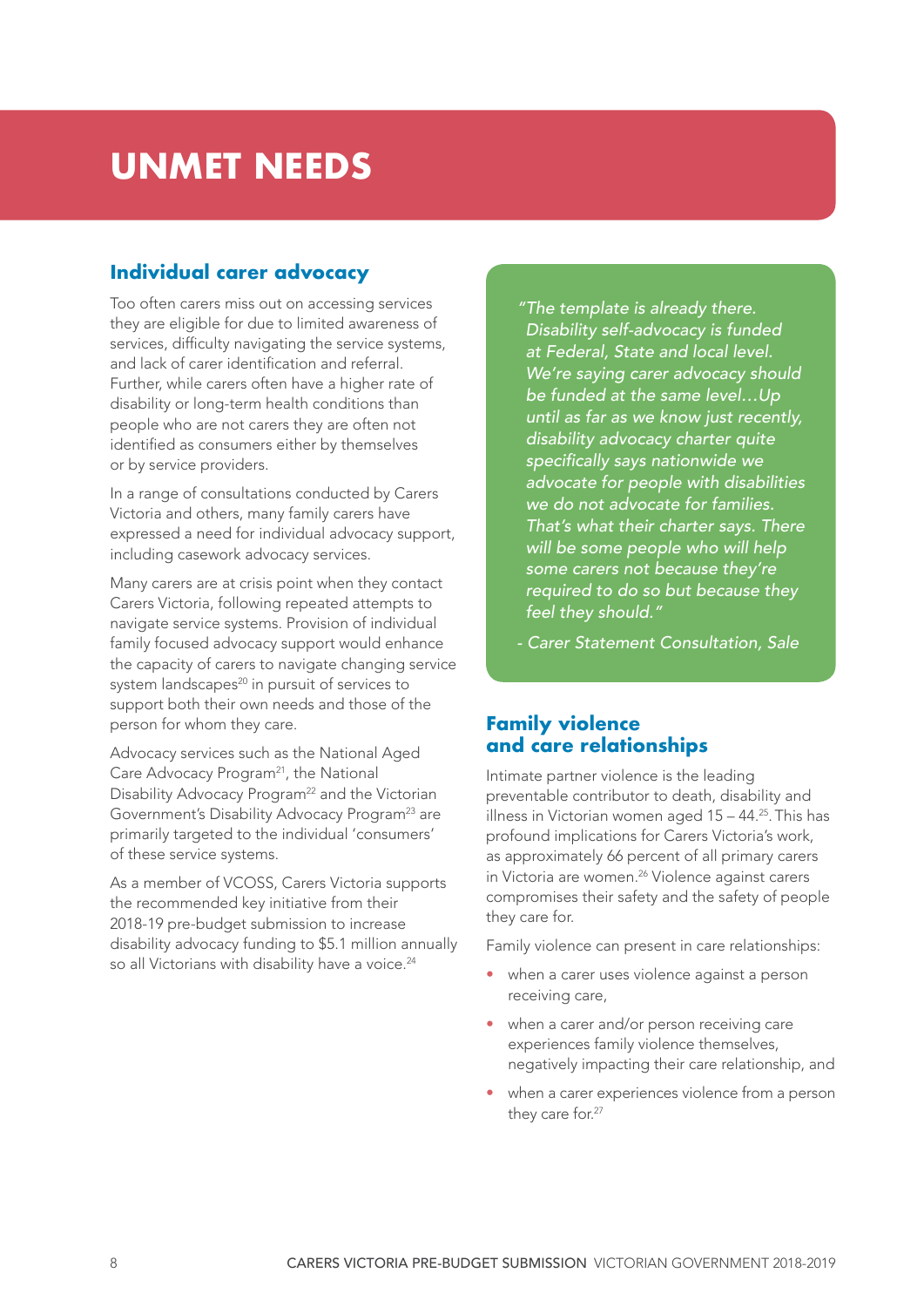### **Risks of inaction**

Public family violence campaigns rarely target carers or people in care relationships. This means people in care relationships are less equipped to express or respond to the problem, despite evidence that carers can be more likely to report higher rates of family violence.<sup>28</sup> A lack of information, combined with the social stigma associated with family violence, means many carers struggle in isolation. Family violence services are not always aware of how to negotiate safety and emergency plans with people in care relationships. Competencies in this area need to be improved for the safety of all people with care needs as well as carers.

#### **Basis for action**

'Ending Family Violence: Victoria's Plan for Change' outlined the need to improve specialist responses to family violence. Carers Victoria makes recommendations to complement the Victorian Government's commitment to 'build the capacity and capability of family violence services to *respond to all forms of violence and intersectional need (p. 34)*.'

Carers Victoria has been funded through the family violence initiative to develop resources to raise awareness of elder abuse within care relationships. However, responses to elder abuse are often different to those required for intimate partner violence. While people experiencing abuse within a care relationship want the abuse to stop, they do not always want to end the relationship with the perpetrator or other family members.<sup>29</sup>

### **RECOMMENDATION 2 MAINTAIN UNIQUE VICTORIAN CARER SUPPORT SERVICES AND ADDRESS UNMET NEED**

2.1 The Victorian Government maintains the unique Victorian carer support system by quarantining further funding transfers to the NDIS, until there is certainty that Victorian carers will not be disadvantaged under the ICSS, NDIS and CHSP. If necessary, quarantined funds can be utilised to supplement existing Victorian funded support for carers and carer service sector development programs, to maintain essential services to all Victorian carers.

2.2 The Victorian Government provides additional funds to:

• develop and deliver training modules specific to family violence and care relationships,

- provide Principal Practitioner and specialist family violence advisor positions with care relationships expertise, and
- fund the development of an ongoing sector partnership between specialist family violence and carer services, with the goal of reflecting the complexity of family violence in care relationships.

2.3 The Victorian Government funds individual advocacy for carers to address a statewide service gap.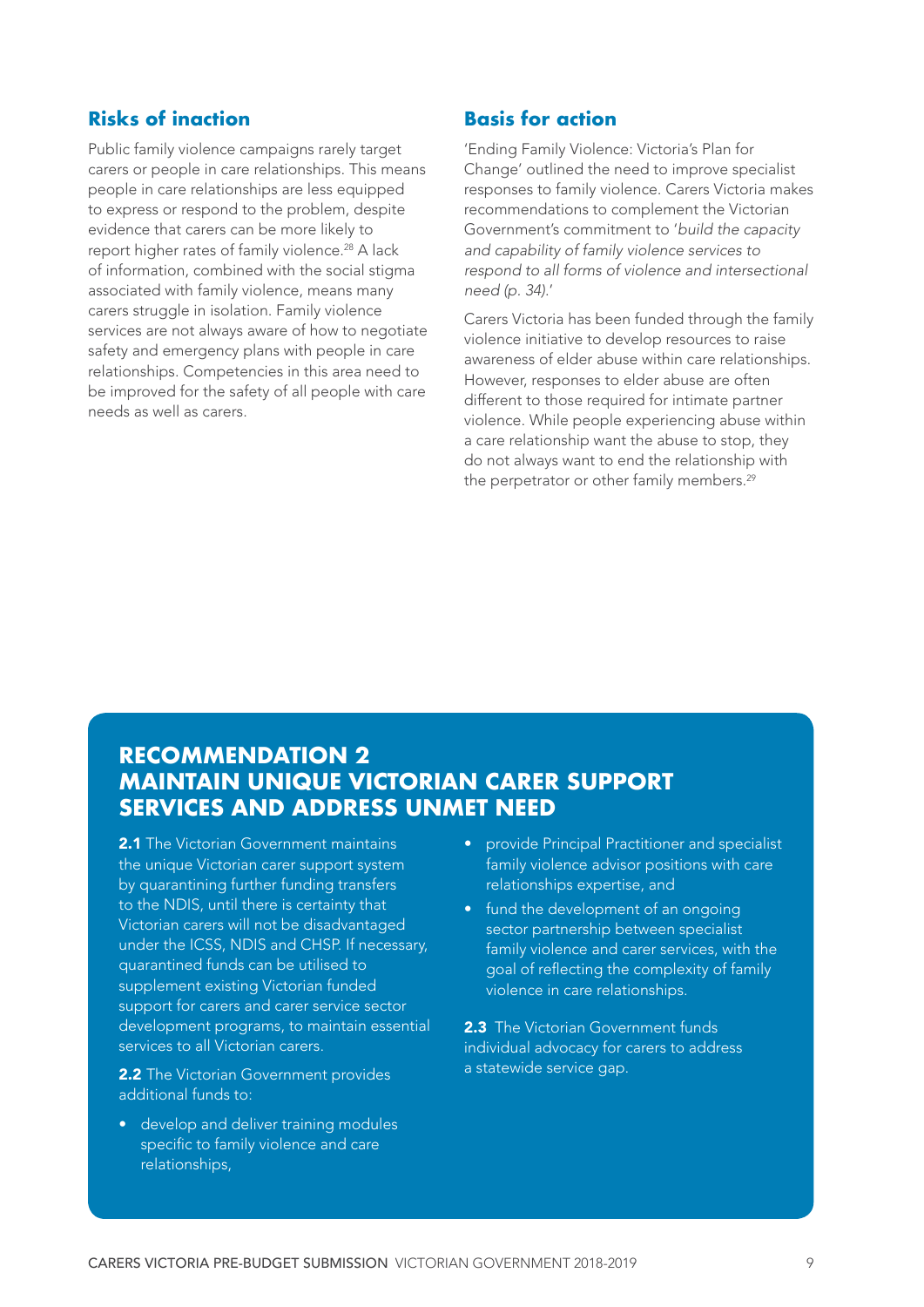## **PRIORITY THREE**

## **ENSURE CARERS OF ALL AGES HAVE EQUITABLE ACCESS TO EDUCATION AND WORKFORCE PARTICIPATION**

### **The issue**

People in care relationships, face many barriers to their participation in primary and secondary education or their pursuit of further study and retraining. For carers, the intensity of the carer role and its often unpredictable nature limits the potential for many individuals to participate and achieve in all forms of education. There are many opportunities for the Victorian Government to mitigate poor educational outcomes for people providing unpaid care for family members and friends.

As the Federal Department of Social Services (DSS) has found, people in care relationships of workforce age face significant barriers to educational and workforce participation.<sup>30</sup>

Carers Victoria has found that for young people in care relationships attending and completing school can be difficult whilst maintaining their care responsibilities. This is because they must attend with the person to medical or hospital appointments and support their household with cooking, cleaning and wellbeing of others.31

### **Carers under 25 years**

Data indicates young people with primary care responsibility are at a much higher risk than the general youth population of not completing secondary education or successfully transitioning into tertiary education, vocational training or employment. Young primary carers have educational participation rates similar to, or poorer than, other youth sub-groups generally recognised as being among the most marginalised and 'at risk' populations in Australia.32

Findings from the Longitudinal study of Australian Children demonstrate young carers are up to two years behind their counterparts in educational attainment.33 Poorer educational outcomes for this cohort have significant impacts on their ability to obtain work. For instance, 60 percent of young primary carers aged 15-25 years of age are unemployed or not in the labour force compared to 38 percent for the general population in this age group.<sup>34</sup> For too many young primary carers the result is long-term disadvantage throughout their adult lives.35

Support for children and young people aged under 25 years with care responsibilities within educational settings is frequently ad hoc and highly variable. Some students report good working relationships with classroom teachers, welfare coordinators, administrative staff and school principals. Such students have been able to pursue their educational aspirations by implementing flexible school attendance or extending the time taken to complete their VCE or equivalent.<sup>36, 37</sup>

However, these positive stories are rare. Other students report a systemic failure on the part of schools to understand the complexity of caring roles and its ongoing nature. Students can be penalised for lack of attendance or failing to submit work on time despite the fact they are providing essential support to a family member with an illness or disability.

Inadequate support in educational settings is at the heart of poor educational outcomes for this cohort.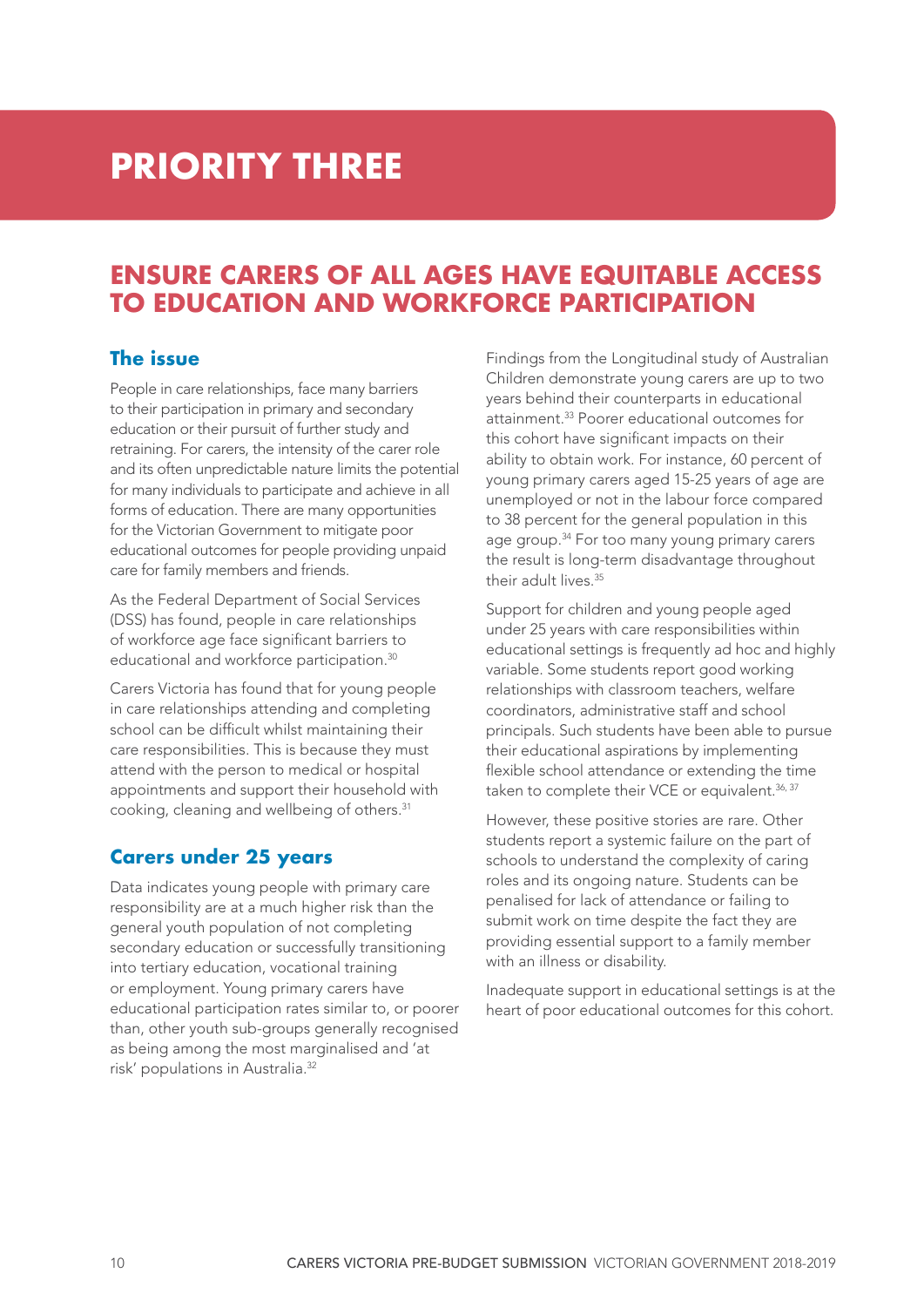#### **Carers over 25 years**

Carers who have completed secondary or further education but have had to withdraw from the workforce due to their carer role similarly require support to pursue their education and employment goals.

For carers out of the paid workforce for some years, their qualifications and skills are often outdated. Their confidence to seek paid employment can also be negatively affected by being viewed by themselves and others as a 'only a carer'.

There is no current program of support from the Victorian Government for carers to access adult education, re-train or find other pathways to employment. Carers over 25 years face significant barriers in access to post-secondary education opportunities or to retrain to return to the workforce once their caring role ends or if they wish to pursue more flexible employment to fit in with their care roles.

Currently, the Federal Government limits the amount of work or study a person receiving Carer Payment can undertake to 25 hours per week. This includes the time taken to travel to and from the place of work or study.<sup>38</sup>

These barriers significantly limit the opportunity for carers to pursue post-secondary qualifications or to retrain after their caring role changes or ends.

As a member of VCOSS, Carers Victoria supports the recommended key initiative from their 2018-19 pre-budget submission to waive VET fees for high-growth employment community services qualifications occupations for all Victorians facing barriers to employment or looking to retrain.

### **Risks of inaction**

The Victorian Government recognises the importance of education to "…provide every student with the knowledge, capabilities and attributes that will see them thrive throughout their lives, to have the skills that industry needs, and that employers expect."<sup>39</sup>

However, without targeted support for carers of all ages to access and achieve in education and employment, carers will continue to face significant barriers to their social and economic participation and broader contribution to the community.

### **Basis for action**

The Authorised Version of the Education and Training Reform Regulations 2017 Student engagement policy states:

- 1. A principal of a Government school must develop a policy for student engagement for the students at the school including in relation to student behaviour.
- 2. The principal must develop the policy in consultation with the school community, and have regard to the rights and responsibilities of students, parents and staff in developing the policy.40

The Primary Welfare Officer Initiative supports students who are at risk of disengagement and not achieving their potential. The initiative complements and extends existing programs that enhance student health and wellbeing, engagement, retention, academic achievement and the acquisition of life skills. Current priorities are to tackle bullying and support students with behavioural, mental health and welfare issues.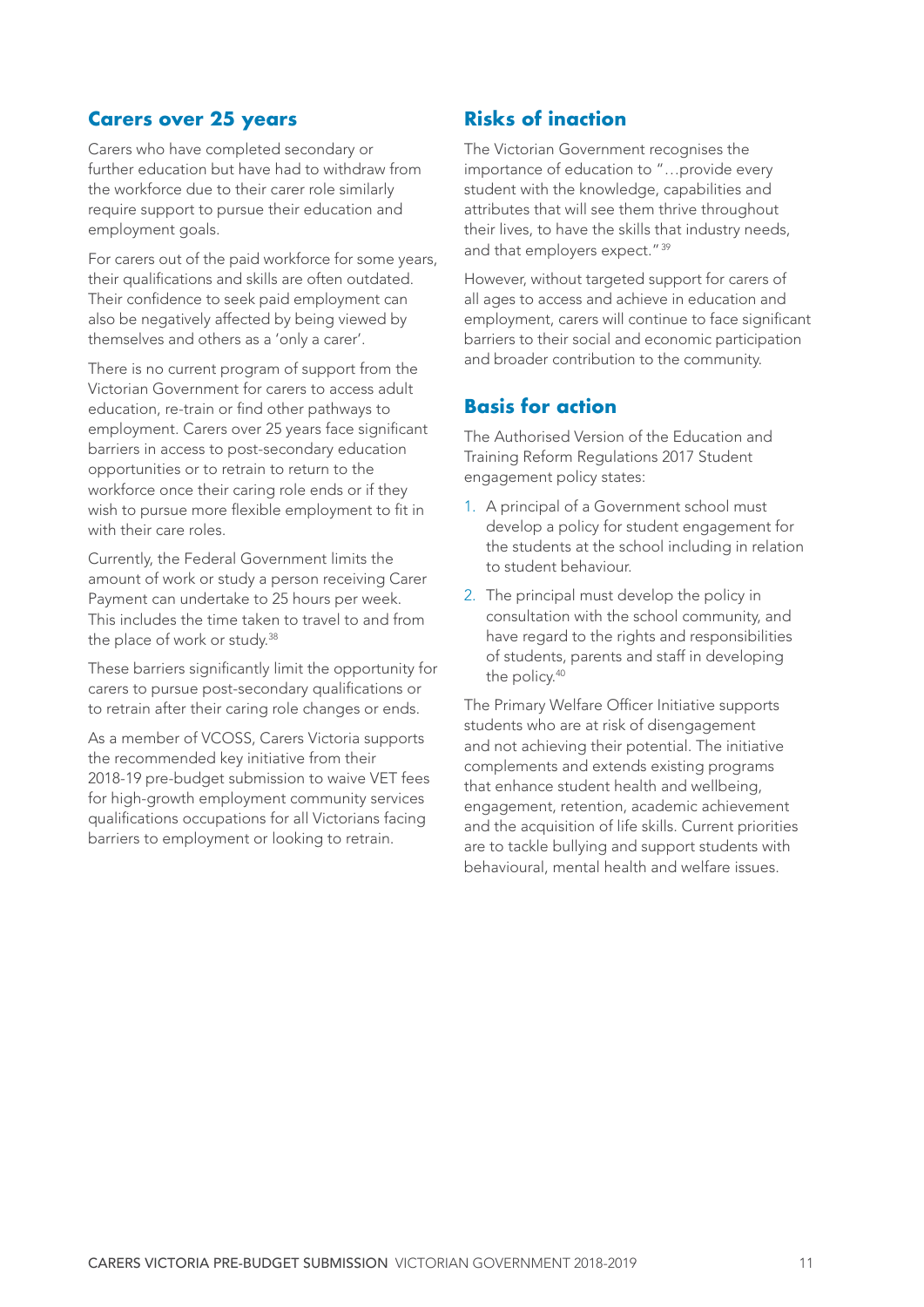### **RECOMMENDATION 3 ENSURE CARERS OF ALL AGES HAVE EQUITABLE ACCESS TO EDUCATION AND WORKFORCE PARTICIPATION**

Carers Victoria recommends the Victorian Government acts to:

- build on the Education State platform, developing clear guidelines and appropriate pathways for school staff at all levels to ensure children and young people in care relationships do not miss out on educational opportunities,
- extend the Primary Welfare Officer Initiative to support students in care relationships who have been shown to be at risk of disengagement and not achieving their educational potential,
- develop a range of pilot programs to assist young carers in primary and secondary schools with a view to Statewide adoption,
- enhance the recognition of prior learning (RPL) process through the vocational education system for formal recognition of skills gained in unpaid caring,
- provide in-kind support to adult carers who wish to return to study or retrain via the Victorian Carer Card, such as concessions for course fees, transport and subsidised internet access to support online learning,
- work with employers to offer more flexible workplace arrangements enabling carers to enter, return to and remain in the workforce, balancing these with their care responsibilities, and
- work with the post-school education sector to deliver courses on a flexible basis that enables carers to balance study and care commitments.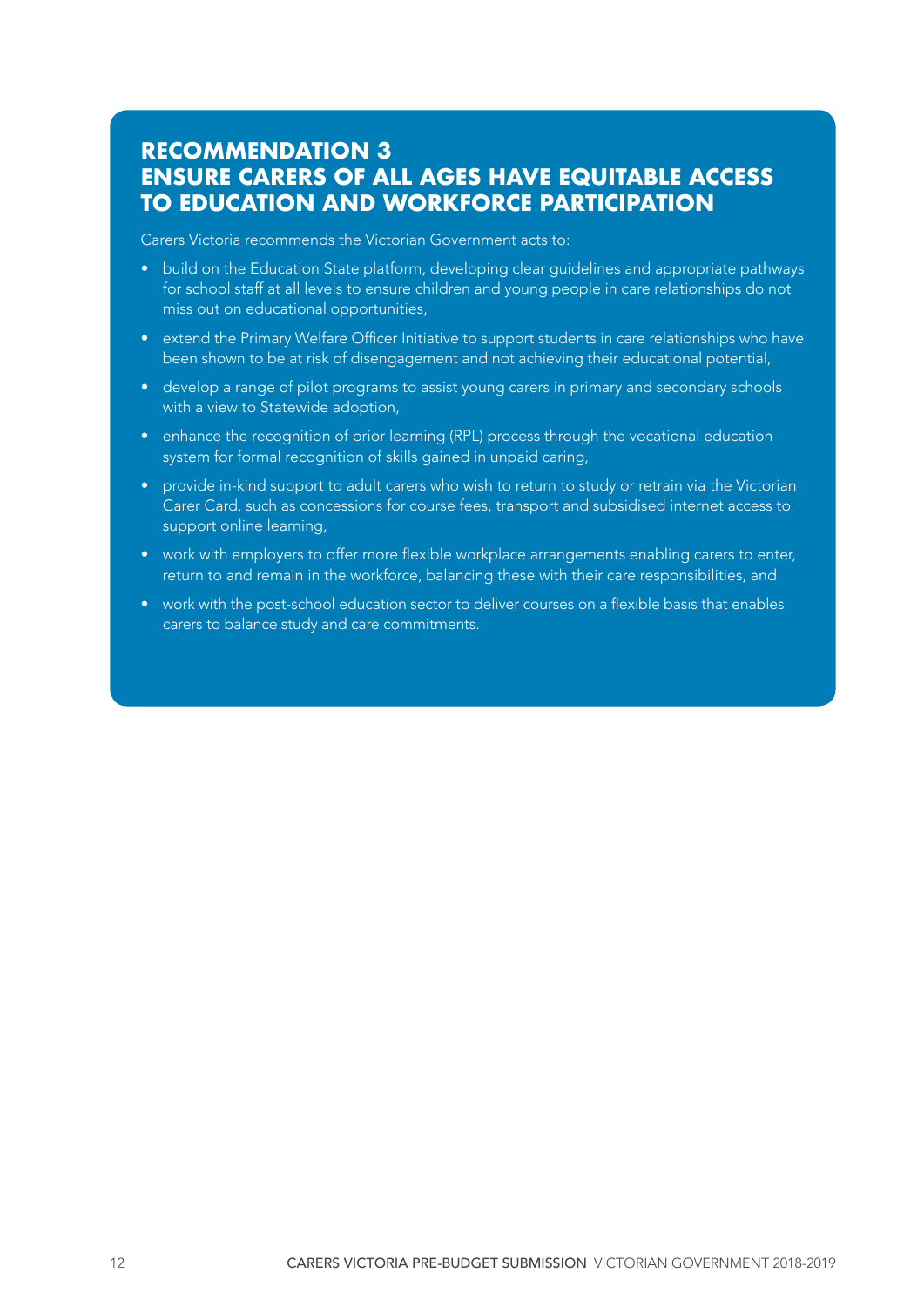## **REFERENCES**

- 1. ABS, (2015), Disability, Ageing and Carers, Australia, Victoria, Catalogue # 4430.0
- 2. Hammond, T., Weinberg, M. K., & Cummins, R. A. (2014). The dyadic interaction of relationships and disability type on informal carer subjective wellbeing. Quality of Life Research, 23(5), 1535-1542
- 3. Watts, J. H., & Cavaye, J. (2016). Being a Former Carer: Impacts on Health and Well-Being. Illness, Crisis & Loss, 1054137316679992
- 4. http://www.communityservices.act.gov.au/\_\_data/ assets/pdf\_file/0003/1122582/Attachment-C-Fact-Sheet.pdf
- 5. https://www.facs.nsw.gov.au/\_\_data/assets/ file/0005/279113/CS\_Project\_Management\_Group.pdf
- 6. Australian Bureau of Statistics (2015) Survey of Disability, Ageing and Carers
- 7. http://www.pc.gov.au/inquiries/completed/ndiscosts/report/ndis-costs.pdf pp 332
- 8. https://www.audit.vic.gov.au/sites/default/ files/20120815-Carers.pdf
- 9. http://www.dhs.vic.gov.au/about-the-department/ documents-and-resources/policies,-guidelines-andlegislation/carers-recognition-act-2012
- 10. Hansard, Legislative Assembly, Wed 8 February 2012, p 139
- 11. https://www.dss.gov.au/disability-and-carers/ programmes-services/for-carers/integrated-plan-forcarer-support-services accessed on 13/1/2017
- 12. Carer information and support service, National carer counselling program & Commonwealth respite and care link program
- 13. Better Start, Respite for Carers of Young People with Severe and Profound Disability, Mental Health Respite: Carer Support & Young Carers Respite and Information Services
- 14. COAG, (2012), Intergovernmental Agreement for the National Disability Insurance Scheme Launch, p 11
- 15. National Respite for Carers Program
- 16. COAG, (2011), National Disability Strategy 2010-2020, p 20
- 17. Deloitte Access Economics, (2015), The economic value of informal care in Australia 2015, piii
- 18. Victorian Government, (2016), Absolutely everyone: State Disability Plan 2017-20, p 38
- 19. http://www.jaclynsymes.com.au/media-releases/ victorian-carers-recognised/
- 20. Discussion Paper on Individual Advocacy and Caring Families, available from: https://www.carersvictoria. org.au/Assets/Files/Discussion%20Paper%20-%20 Individual%20Advocacy%20and%20Caring%20 Families.pdf
- 21. Advocacy Services, available from: http://www. myagedcare.gov.au/quality-and-complaints/ advocacy-services
- 22. National Disability Advocacy Program (NDAP), available from: https://www.dss.gov.au/ourresponsibilities/disability-and-carers/programservices/for-people-with-disability/national-disabilityadvocacy-program-ndap
- 23. Disability Advocacy Organisations, available from: http://www.dhs.vic.gov.au/for-service-providers/ disability/protecting-rights/disability-advocacy/ disability-advocacy-organisations
- 24. http://vcoss.org.au/documents/2017/12/VCOSS\_ State\_Bud\_Sub\_2018-19\_WEB.pdf
- 25. https://www.vichealth.vic.gov.au/media-andresources/publications/the-health-costs-of-violence
- 26. CarersVictoria 2016,' Victorian Gender Equality Strategy Consultation Paper, CarersVictoria Submission 18 March 2016', Footscray, p.9
- 27. Scetrine, A., (2017), Caring for family members, mental illness and the impacts of family violence. National Carer Counselling Conference presentation
- 28. Stansfeld, S., Smuk, M., Onwumere, J., Clark, C., Pike, C., McManus, S., & ... Bebbington, P. (2014). Stressors and common mental disorder in informal carers – An analysis of the English Adult Psychiatric Morbidity Survey 2007.Social Science & Medicine,120190-198. doi:10.1016/j. socscimed.2014.09.025
- 29. Public Advocate Colleen Pearce 15 Feb 2018 Launch of Elder Abuse Community Action Plan for Victoria
- 30. https://www.dss.gov.au/review-of-australias-welfaresystem/australian-priority-investment-approach-towelfare/try-test-and-learn-fund
- 31. Taylor, J, 2013, Carers Australia, Young Carers in Tertiary Education, Deakin AC
- 32. Hill, T., Thomson, C., & Cass, B., (2011), Young carers: location, education and employment disadvantage, Australian Journal of Labour Economics, Volume 14(2), p 174.Australian Journal of Labour Economics, Volume 14(2), p 177
- 33. Warren, D,& Edwards, B., (2016) The Longitudinal study of Australian Children Annual statistical report 2016, Young Carers http://www.growingupinaustralia. gov.au/
- 34. Australian Bureau of Statistics (ABS). (2013). Disability, Ageing and Carers 2013: Summary of Findings Australia, Catalogue 4430.0, Canberra: ABS
- 35. https://www.dss.gov.au/review-of-australias-welfaresystem/australian-priority-investment-approach-towelfare/baseline-valuation-report
- 36. Moore, T., McArthur, M. and Morrow, R. (2009), 'Attendance, Achievement and Participation; Young Carers' Experiences of School in Australia', Australian Journal of Education, 53, 5-18
- 37. Cass, B., Smyth, C., Hill, T., Blaxland, M. and Hamilton, M. (2009), 'Young Carers in Australia: Understanding the Advantages and Disadvantages of Their Care Giving', Social Policy Research Paper no. 38, Canberra: Australian Government Department of Families, Housing, Community Services and Indigenous Affairs
- 38. Bray,R, 2012,Australian Government Department of Housing Community Services and Indigenous Affairs, Young carers in receipt of carer payment and Carer Allowance 2002-2006, Characteristics , experiences and post-care experiences outcomes
- 39. http://www.education.vic.gov.au/about/ educationstate/Pages/vision.aspx
- 40. http://www.legislation.vic.gov.au/Domino/ Web\_Notes/LDMS/LTObject\_Store/LTObjSt10. nsf/DDE300B846EED9C7CA257616000A3571/F8 60C9491DB4DD64CA258148000695FC/\$FILE/17- 44sra001%20authorised.pdf